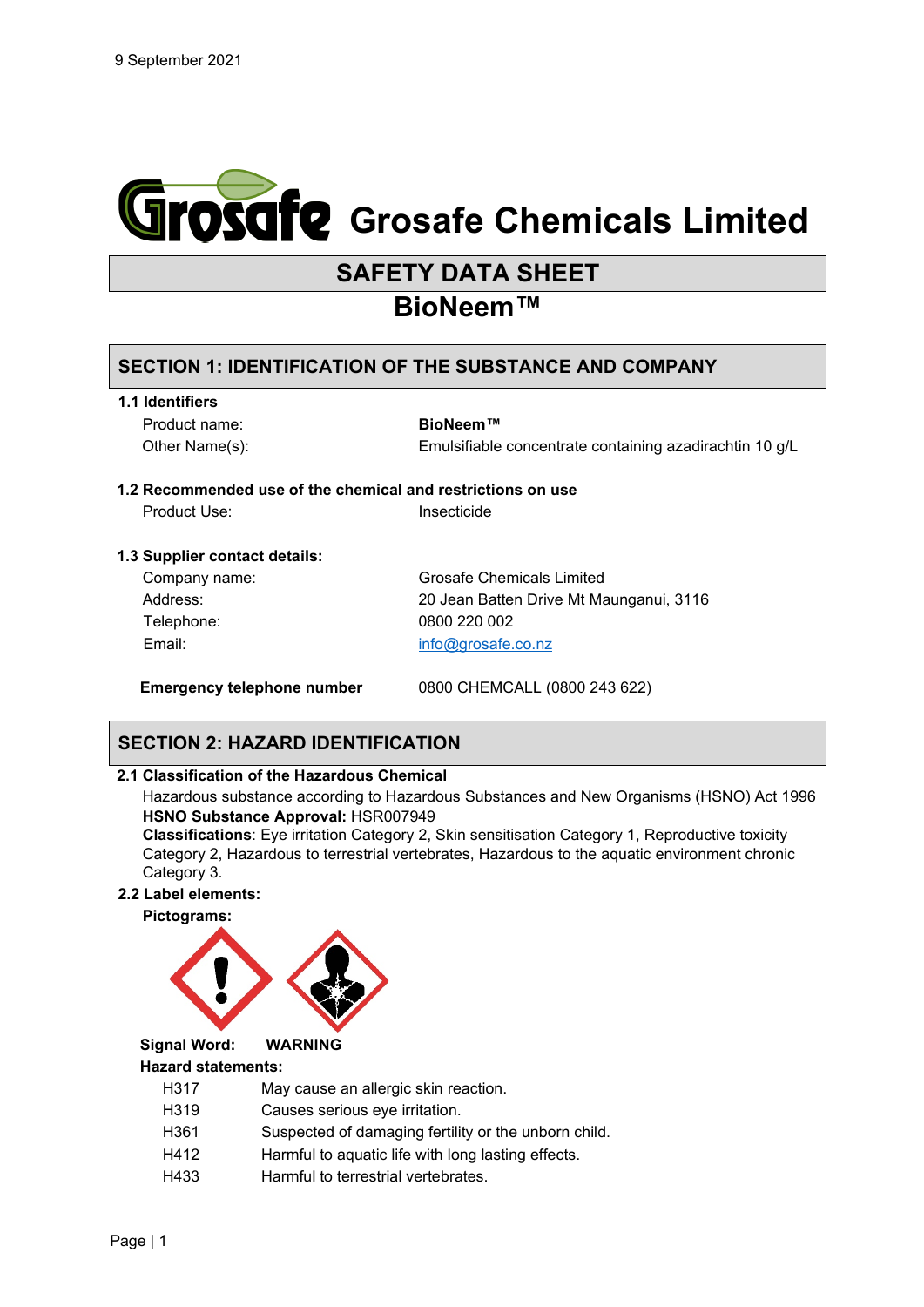#### **Additional labelling statements required under Hazardous Substances (Labelling) Notice 2017**

Take all reasonable steps to ensure that the substance does not cause any significant adverse effects to the environment beyond the application area.

Do not apply directly into or onto water.

#### **Precautionary statements:**

*Prevention*

| Read label before use.                                                                                                                |
|---------------------------------------------------------------------------------------------------------------------------------------|
| Obtain special instructions before use.                                                                                               |
| Do not handle until all safety precautions have been read and understood.                                                             |
| Avoid breathing mist/spray.                                                                                                           |
| Wash hands thoroughly after handling.                                                                                                 |
| Contaminated work clothing should not be allowed out of the workplace.                                                                |
| Avoid release to the environment.                                                                                                     |
| Wear protective gloves/clothing and eye protection.                                                                                   |
| Use personal protective equipment as required.                                                                                        |
|                                                                                                                                       |
| IF exposed or concerned: Get medical advice/attention.                                                                                |
| IF ON SKIN: Wash with plenty of soap and water.                                                                                       |
| If skin irritation or rash occurs: Get medical advice/attention.                                                                      |
| Wash contaminated clothing before re-use.                                                                                             |
| IF IN EYES: Rinse cautiously with water for several , minutes. Remove contact<br>lenses, if present and easy to do. Continue rinsing. |
| If eye irritation persists: Get medical advice/attention.                                                                             |
|                                                                                                                                       |
| .Store locked up.                                                                                                                     |
|                                                                                                                                       |
| Dispose of contents/container in accordance with local regulations.                                                                   |
|                                                                                                                                       |

# **SECTION 3: COMPOSITION/INFORMATION ON INGREDIENTS**

| <b>Ingredients</b>                     | <b>CAS</b>   | Proportion<br>$%$ w/w |
|----------------------------------------|--------------|-----------------------|
| Azadirachtin                           | 11141-17-6   |                       |
| Neem oil                               | 8002-65-1    | 30                    |
| Petroleum distillates, hydrated, light | 64742-65-1   | $50 - 55$             |
| Other ingredients                      | Trade secret | balance               |
| .                                      |              | .                     |

This is a commercial product whose exact ratio of components may vary slightly.

# **SECTION 4: FIRST AID MEASURES**

# **4.1 Description of first aid measures**

#### **General Information:**

For advice call the National Poison Centre, telephone 0800 POISON [0800 764 766]. Have label or Safety Data Sheet at hand. If exposed or concerned: Get medical advice.

**Ingestion:** If swallowed, rinse mouth with water. Call the NATIONAL POISONS CENTRE or doctor for advice if you feel unwell.

**Skin Contact:** Remove contaminated clothing and wash skin with plenty of soap and water. Get medical advice if irritation or rash occurs.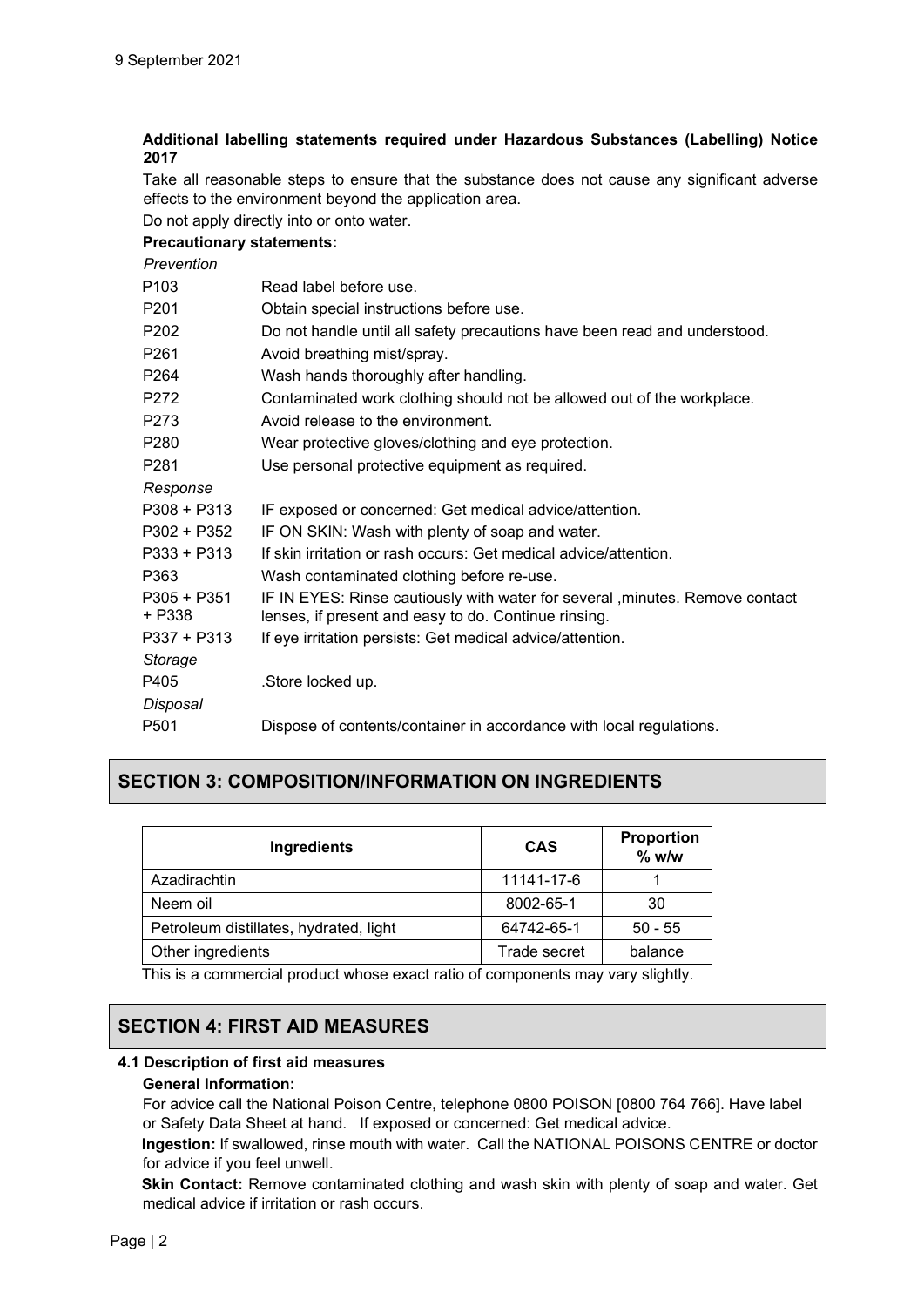**Eye Contact:** Rinse cautiously with water for several minutes. Remove contact lenses, if present and easy to do. Continue rinsing. Get medical advice if irritation persists.

**Inhalation:** Remove person to fresh air and keep at rest in a position comfortable for breathing. Call the NATIONAL POISONS CENTRE or doctor for advice if you feel unwell.

#### **4.2 Symptoms caused by exposure**

Unlikely to cause harmful effects under normal conditions of handling and use.

#### **4.3 Medical attention and special treatment**

Treat symptomatically.

# **SECTION 5: FIRE FIGHTING MEASURES**

#### **5.1 Suitable extinguishing media**

Use water spray or fog, foam, CO2 or dry chemical as appropriate for surrounding materials, Contain extinguishing media to prevent runoff into drains, sewers, waterways.

#### **5.2 Specific hazards arising from the chemical**

Fire decomposition products may be toxic/harmful and/or irritating if inhaled. Evacuate people to safe area upwind of fire.

#### **5.3 Special protective equipment and precautions for fire fighters**

Wear full personal protective equipment including with self-contained breathing apparatus (SCBA).

# **SECTION 6: ACCIDENTAL RELEASE MEASURES**

#### **6.1 Personal precautions, protective equipment and emergency procedures**

Have this SDS available. In the event of a spill, wear appropriate protective clothing, eye and hand protection. Wash contaminated personal protective equipment and clothing and dry before re-use.

#### **6.2 Environmental precautions**

Prevent spillage from entering drains or waterways. If contamination of drains, streams, watercourses, etc. is unavoidable, warn the local water authority.

#### **6.3 Methods and materials for containment and cleaning up**

Contain spilled material. For small liquid spills, use absorbent material such as sand, soil, vermiculite and recover into labelled drums that can be sealed for safe disposal. For large liquid spills, recover liquid into labelled containers then absorb remaining liquid and transfer to drums for disposal. Clean area with water and detergent.

Dispose of contaminated materials to approved landfill in accordance with local regulations.

# **SECTION 7: HANDLING AND STORAGE**

#### **7.1 Precautions for safe handling**

Read the label before use.

Do not apply directly into or onto water.

Take all reasonable steps to ensure that the substance does not cause any significant adverse effects to the environment beyond the application area.

When applied product avoid inhalation of spray mist/aerosols. Wear protective equipment such as coat/trouser (overalls), boots, gloves and eye protection.

Wash hands and exposed skin with soap and water after handling and before rest or meal breaks. Do not eat, drink or smoke when using.

Use only outdoors or in well-ventilated area.

Do not use spray equipment contaminated with this product for any other purpose unless first thoroughly cleaned with a suitable cleaning detergent.

#### **7.2 Conditions for safe storage**

Store locked up in the closed original packaging out of reach of children and in a dry, cool, wellventilated area and out of direct sunlight. Keep away from sources of heat, food, drink and animal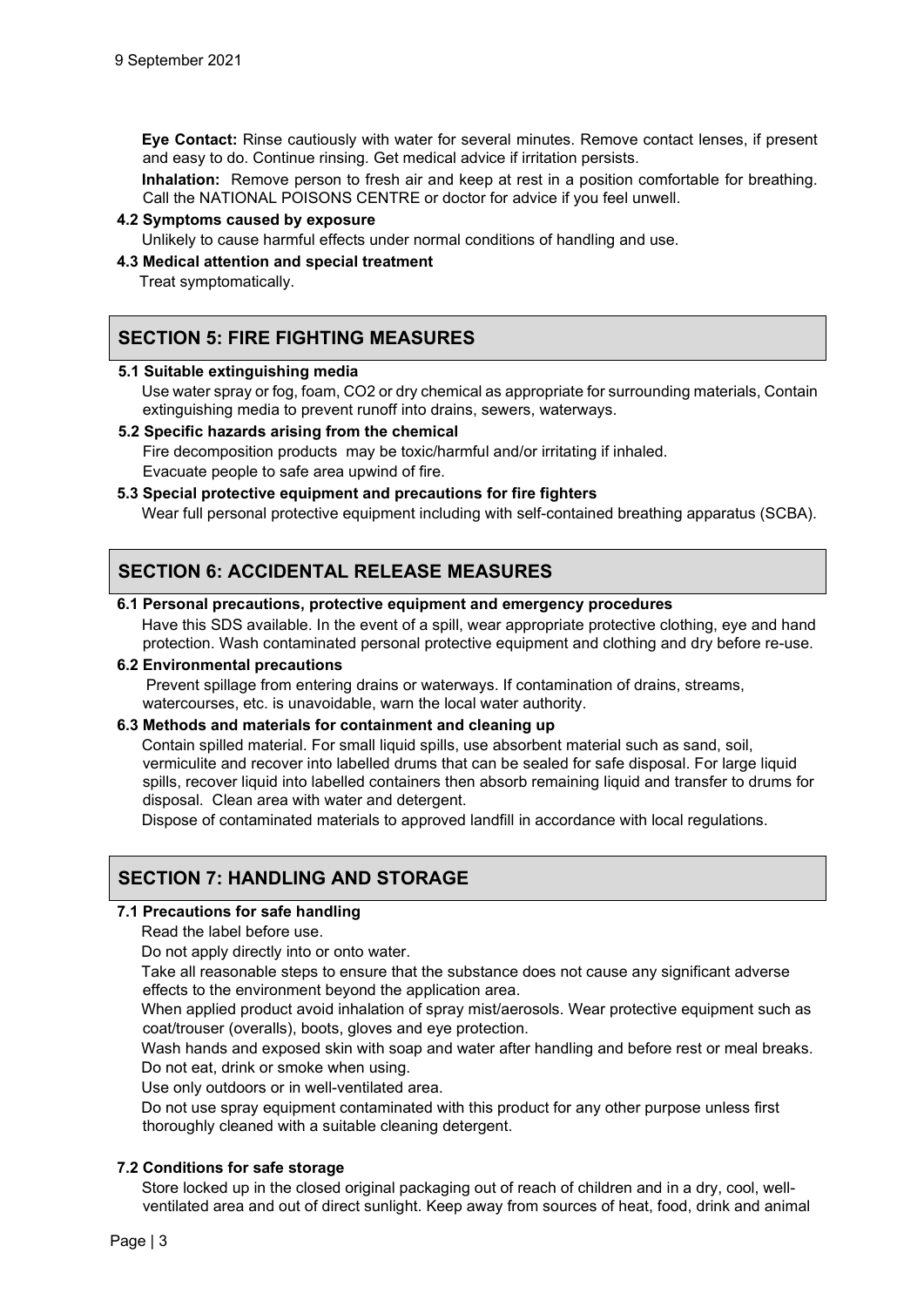feedstuffs.

Storage of 1000 L or more of this product requires an emergency response plan, secondary containment and signage.

### **SECTION 8: EXPOSURE CONTROLS AND PERSONAL PROTECTION**

#### **8.1 Control parameters – exposure standards, biological monitoring**

| Ingredient | TWA $(mg/m3)$ | $STEL$ (mg/m <sup>3</sup> ) |
|------------|---------------|-----------------------------|
| -          |               |                             |

#### **8.2 Engineering controls**

Use in well-ventilated area or outdoors.

#### **8.3 Personal protective equipment (PPE)**

The following Standards provide general advice regarding safety clothing and equipment: Respiratory equipment: **AS/NZS 1715**, Protective Gloves: **AS 2161**, Occupational Protective Clothing: **AS/NZS 4501**, Industrial Eye Protection: **AS1336** and **AS/NZS 1337**, Occupational Protective Footwear: **AS/NZS2210**.

**Eye/Face Protection:** Wear chemical splash goggles if eye contact is possible.

**Skin Protection:** Wear impervious chemical resistant gloves (e.g. nitrile, butyl), coveralls, socks and chemical resistant footwear. For overhead spray exposure, wear chemical resistant headgear. Ensure all skin areas are covered.

**Respirator:** Use outdoors in well-ventilated area or use local exhaust ventilation. Where product is being sprayed and a mist could be produced a respirator should be worn. It should be fitted with a cartridge, suitable for solvents/agricultural chemicals.

# **SECTION 9: PHYSICAL AND CHEMICAL PROPERTIES**

| Brown coloured liquid                 |
|---------------------------------------|
| Solvent                               |
| Not known                             |
| $6.0 - 7.0$ (as 1% emulsion in water) |
| No data available                     |
| No data available                     |
| $>93$ °C                              |
| Not applicable                        |
| No data available                     |
| No data available                     |
| c.a. $1.0$ g/cc                       |
| Forms emulsion in water               |
| No data available                     |
| No data available                     |
| No data available                     |
| Not applicable                        |
|                                       |

# **SECTION 10: STABILITY AND REACTIVITY**

#### **10.1 Reactivity**

This product is unlikely to react or decompose under normal storage conditions.

#### **10.2 Chemical stability**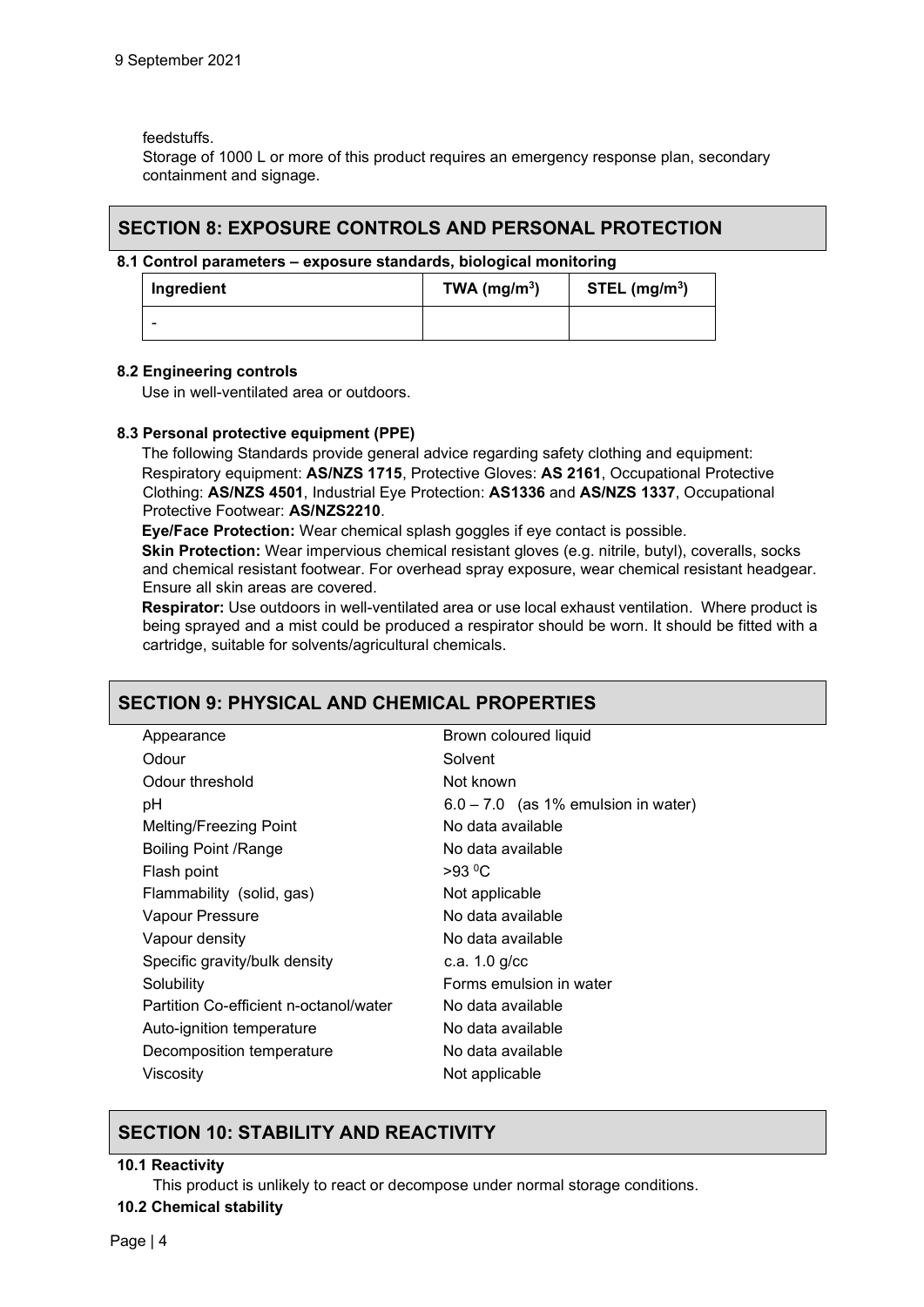Stable under normal temperatures and pressure for storage and use.

#### **10.3 Conditions to Avoid**

Avoid storage in direct sunlight or exposure to heat.

# **10.4 Incompatible materials and possible hazardous reactions**  Oxidising materials.

#### **10.5 Hazardous decomposition products**

**Fire Decomposition:** Smoke, carbon and nitrogen oxides and other unspecified compounds.

#### **10.6 Polymerisation**

Not known to occur.

# **SECTION 11: TOXICOLOGICAL INFORMATION**

#### **11.1 Health hazard information**

The product is classified for health hazards according to an assessment of information on product.

#### **11.2 Toxicological information**

Acute toxicity: May be harmful if ingested or in contact with skin or

| inhaled.                                                                                                                                                                                                                                                                                         |
|--------------------------------------------------------------------------------------------------------------------------------------------------------------------------------------------------------------------------------------------------------------------------------------------------|
| Product contains petroleum distillates solvent.                                                                                                                                                                                                                                                  |
| May be slightly irritating.                                                                                                                                                                                                                                                                      |
| Not classified as a skin irritant.                                                                                                                                                                                                                                                               |
| Classified as a serious eye irritant.                                                                                                                                                                                                                                                            |
| Azadirachtin is identified as a contact sensitiser.                                                                                                                                                                                                                                              |
| No ingredients in product identified as presumed or<br>suspected mutagens.                                                                                                                                                                                                                       |
| No ingredients in product identified as presumed or<br>suspected carcinogens.                                                                                                                                                                                                                    |
| Neem oil identified as suspected of damaging fertility or<br>the unborn child.                                                                                                                                                                                                                   |
| Not classified for adverse effects to organs or systems.                                                                                                                                                                                                                                         |
| Product contains no ingredient identified as causing<br>narcotic effects.                                                                                                                                                                                                                        |
|                                                                                                                                                                                                                                                                                                  |
| Oral, $LD_{50}$ (rat) > 3540 mg/kg bw<br>Inhalation, $LC_{50}$ (rat) > 2.41 mg/L                                                                                                                                                                                                                 |
| Aspiration hazard:<br>Respiratory irritation:<br>Skin corrosion/irritation<br>Serious eye damage/irritation<br>Respiratory or skin sensitisation<br>Germ cell mutagenicity:<br>Reproductive toxicity<br>Specific target organ toxicity -<br>single/repeated exposure<br>11.3 Toxicological data: |

# **SECTION 12: ECOLOGICAL INFORMATION**

#### **12.1 Ecotoxicity**

This product is classified as harmful to aquatic life with long lasting effects and harmful to terrestrial vertebrates.

#### **12.2 Environmental Fate**

**Breakdown in soil and groundwater:** DT<sub>50</sub> 3 to 44 days. **Bioaccumulation:** Low bioaccumulation potential. **Partition coefficient (octanol/water):** Log K<sub>ow</sub> 1.09 azadirachtin **Soil mobility:** Product disperses in water.

#### **12.3 Ecotoxicity data:**

Azadirachtin Fish: Catfish LC<sub>50</sub> (96 hr) 52.35 mg/L Honey bees: Neem oil/azadirachtin is of potential concern for honey bees.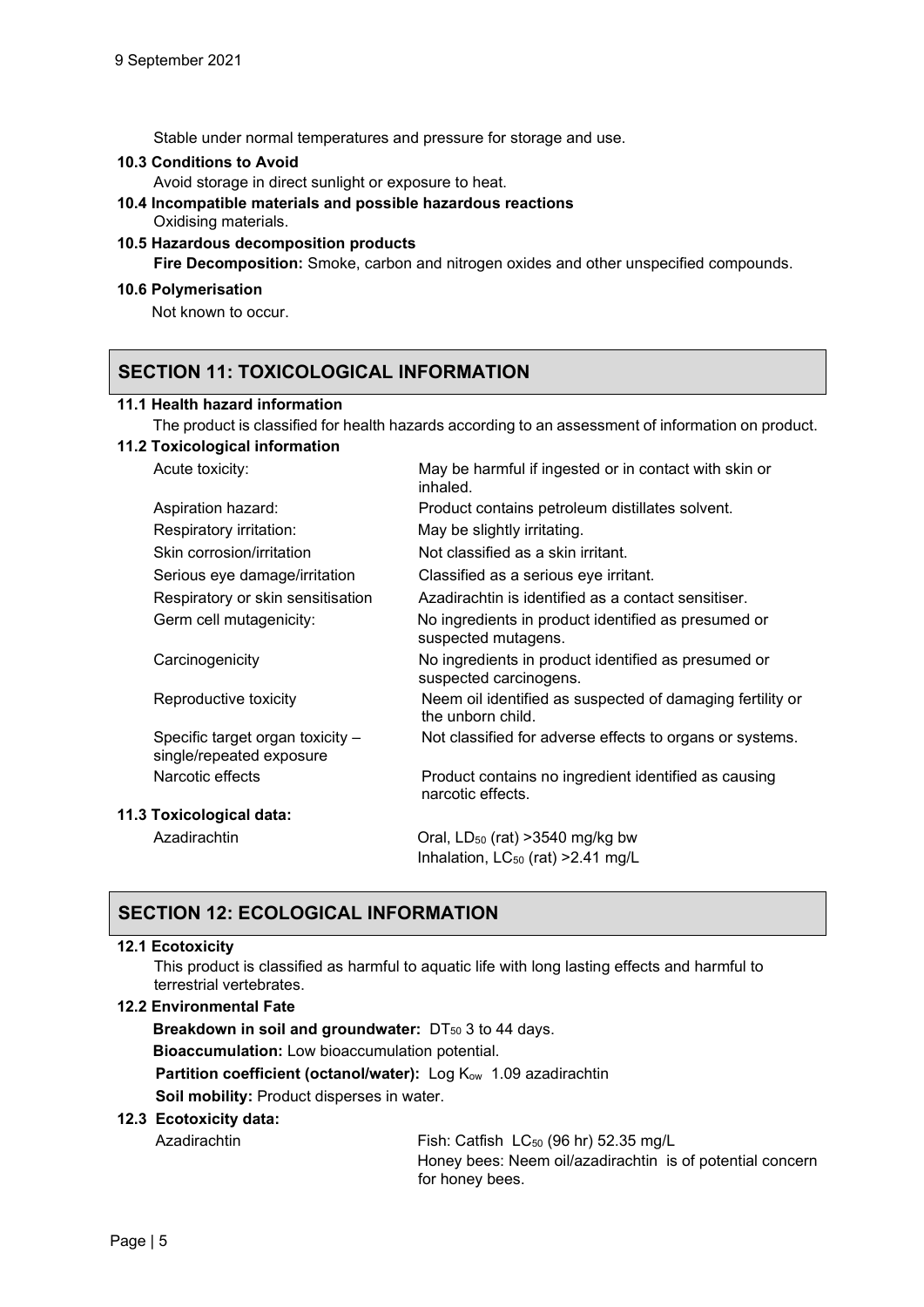### **SECTION 13: DISPOSAL CONSIDERATIONS**

#### **13.1 Product Disposal**

 Refer to product label. If possible, dispose of by using according to the label. Otherwise dispose of to an approved landfill in accordance with local regulations.

#### **13.2 Container Disposal**

Refer to product label. Do not use packaging for storage of other products. Empty packaging should be disposed of to an approved recycler or crushed and sent to approved landfill.

# **SECTION 14: TRANSPORT INFORMATION**

#### **Road and Rail Transport:**

Not classified as Dangerous Good Class according to NZS5433 Transport of Dangerous Goods on Land

#### **Marine Transport (IMO/IMDG):**

Not classified as Dangerous Good by the criteria of the International Maritime Dangerous Goods Code (IMDG Code) for transport by sea.

#### **Air Transport (ICAO/IATA):**

Not classified as Dangerous Good by the criteria of the International Air Transport Association (IATA) Dangerous Goods Regulation for transport by air.

| <b>UN Number:</b>                    | Non regulated |
|--------------------------------------|---------------|
| <b>UN Proper Shipping Name:</b>      |               |
| Transport hazard class(es)           |               |
| <b>Packing Group:</b>                | Ш             |
| <b>HAZCHEM:</b>                      | 3Z            |
| <b>Special Precautions for User:</b> |               |
| <b>IMDG Marine pollutant:</b>        |               |
| <b>Transport in Bulk:</b>            | -             |

# **SECTION 15: REGULATORY INFORMATION**

#### **15.1 HSNO Act 1996**

Hazardous substance according to Hazardous Substances (Classification) Notice 2017.

| Approved substance number:        | HSR007949             |
|-----------------------------------|-----------------------|
| <b>Hazardous classifications:</b> | Eye irritation Catego |
|                                   | Reproductive toxicity |

| $\mathbf{r}$ | Eye irritation Category 2, Skin sensitisation Category 1,  |
|--------------|------------------------------------------------------------|
|              | Reproductive toxicity Category 2, Hazardous to terrestrial |
|              | vertebrates, Hazardous to the aquatic environment chronic  |
|              | Category 3.                                                |

# **Controls:** Refer to control on [www.epa.govt.nz](http://www.epa.govt.nz/) for complete wording for variation Controls.

The maximum application rate shall be 5 L product/ha (equivalent to 0.05 kg azadirachtin/ha and 1.95 kg neem oil /ha) with a maximum of 4 applications per year

| <b>Additional information:</b> | Safety Data Sheet:<br>Restricted to workplace only:<br>Quantity that requires management in<br>accordance with HSW HS Regulations:<br>Quantity for secondary containment and | Any quantity<br>No<br>1000 $L$<br>1000 $L$ |
|--------------------------------|------------------------------------------------------------------------------------------------------------------------------------------------------------------------------|--------------------------------------------|
|                                | emergency response plan:<br>Quantity for signage:                                                                                                                            | 1000 $L$                                   |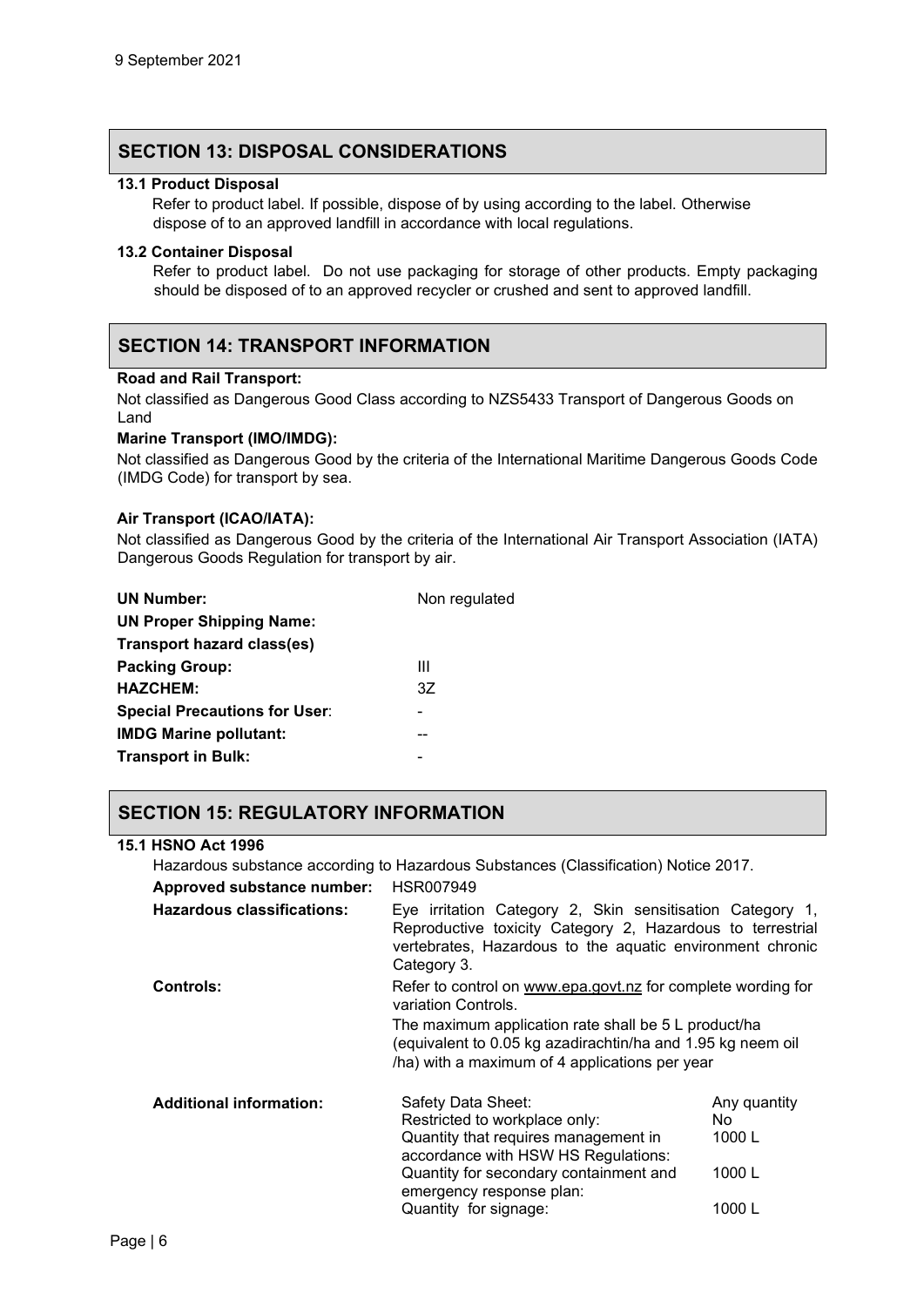#### **Label requirements;**

- Do not apply directly onto or into water.
- Take all reasonable steps to ensure that the substance does not cause any significant adverse effects to the environment beyond the application area.

Refer to HS Notices (www.epa.govt.nz) and HSW HS Regulations [\(www.worksafe.govt.nz\)](http://www.worksafe.govt.nz/)

### **15.2 ACVM Act 1997**

**Registration number:** P9791 BioNeem Refer to [www.foodsafety.govt.nz](http://www.foodsafety.govt.nz/) for registration conditions.

#### **SECTION 16: OTHER INFORMATION**

#### **16.1 Date of preparation or last revision of SDS**

| <b>SDS</b> issued     | 9 <sup>th</sup> September 2021                                                                                |
|-----------------------|---------------------------------------------------------------------------------------------------------------|
| <b>SDS</b> supersedes | 22 <sup>nd</sup> December 2020                                                                                |
| <b>Reason issued</b>  | Update GHS classification descriptions, precautionary<br>statements, HSNO Controls. Remove ecotoxic picogram. |

#### **16.2 ABREVIATIONS**

| <b>ADI</b>          | Acceptable Daily Intakes                                                                                               |
|---------------------|------------------------------------------------------------------------------------------------------------------------|
| <b>CAS number</b>   | <b>Chemical Abstracts Service Registry Number</b>                                                                      |
| <b>CCID</b>         | <b>Chemical Classification Identification Database</b>                                                                 |
| <b>EPA</b>          | <b>Environmental Protection Authority</b>                                                                              |
| $ErC_{50}$          | <b>Half maximal Effective Concentration</b>                                                                            |
| <b>GHS</b>          | Globally Harmonized System of Classification and Labelling of Chemicals                                                |
| <b>Hazchem Code</b> | Emergency action code of numbers and letters that provide information to<br>emergency services especially firefighters |
| <b>HSNO</b>         | Hazardous Substances and New Organisms                                                                                 |
| НS                  | <b>Health and Safety</b>                                                                                               |
| <b>HSR</b>          | Hazardous Substances Register                                                                                          |
| <b>IARC</b>         | International Agency for Research on Cancer                                                                            |
| $LC_{50}$           | <b>Median Lethal Concentration</b>                                                                                     |
| $LD_{50}$           | Median Lethal Dose                                                                                                     |
| <b>SDS</b>          | <b>Safety Data Sheets</b>                                                                                              |
| <b>NOAEL</b>        | No Observable Adverse Effect Level                                                                                     |
| <b>NOEL</b>         | No Observable Effect Level                                                                                             |
| <b>NOS</b>          | Not otherwise specified                                                                                                |
| <b>STEL</b>         | Short Term Exposure Limit                                                                                              |
| <b>SWA</b>          | Safety Work Australia                                                                                                  |
| <b>TWA</b>          | Time-Weighted Average                                                                                                  |
| <b>UN Number</b>    | <b>United Nations Number</b>                                                                                           |

#### **16.3 REFERENCES**

EPA CCID and Approved Substance databases PPDB- Pesticides Properties DataBase

#### **16.4 OTHER**

BioNeem™ is a trademark of Grosafe Chemicals Ltd